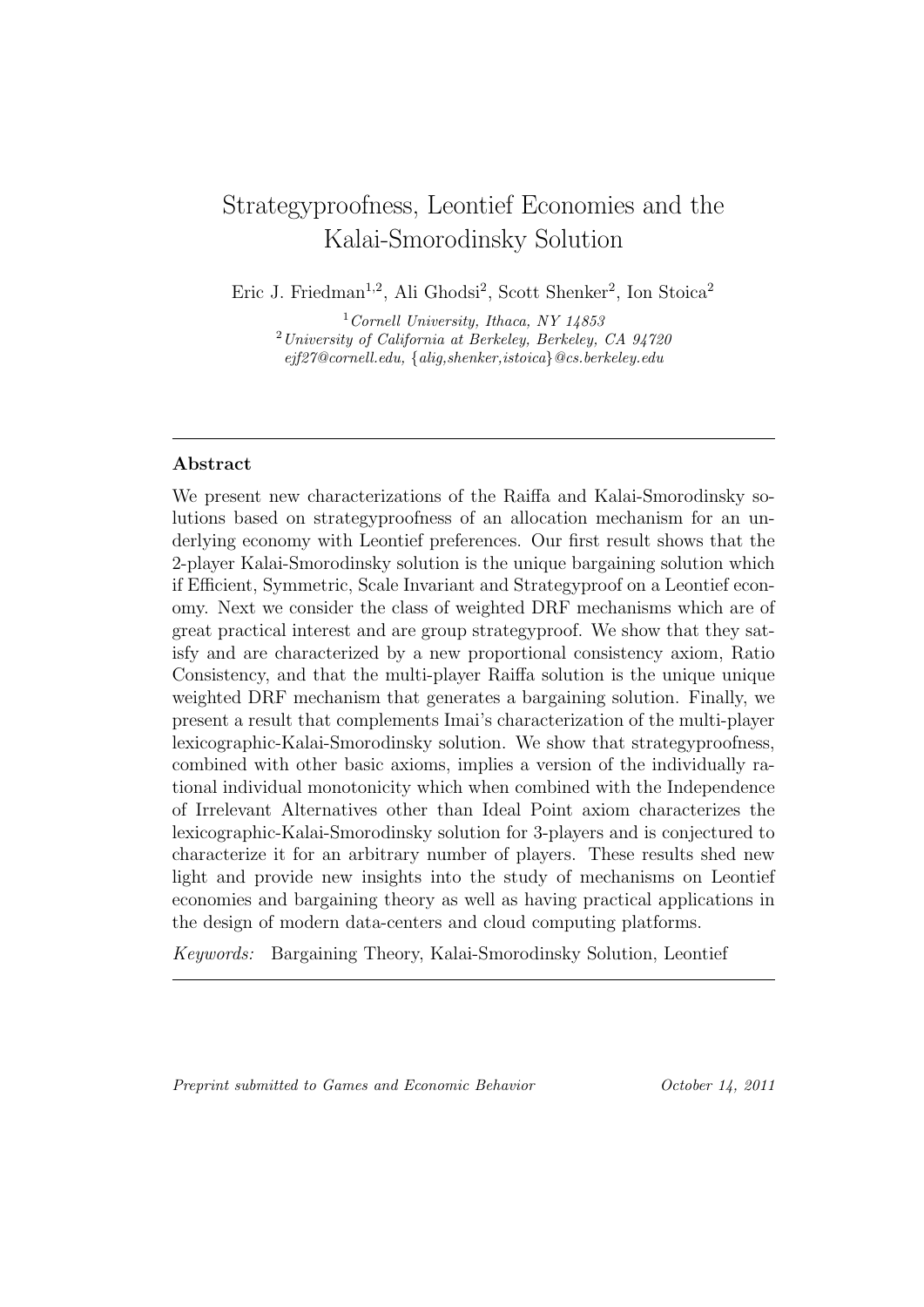#### **1. Introduction**

The Kalai-Smorodinsky solution has been a subject of much study, since its suggestion by Raiffa [18, 19] and subsequent characterization in terms of monotonicity by Kalai and Smorodinsky [13]. Following this, Moulin [15] showed the implementability of the Kalai-Smorodinsky solution in a bargaining game while Thomson [23] provided a characterization based on population monotonicity. Further implementability characterizations include those by Anbarci [2] and Bossert and Tan [7]. In addition Anant and Mukherji [1] and Conley and Wilkie [9] discussed the Kalai-Smorodinsky solution on non-convex sets.

In this paper we present a new characterizations of the Kalai-Smorodinsky solution. This approach is different in spirit from the previous solutions, including those based on implementability (and related characterizations for other bargaining solutions). Ours is based on truthful allocation mechanisms on Leontief domains. This connects the Kalai-Smorodinsky solution to work on such mechanisms [4] and in addition considers the viewpoint suggested by Binmore [5, 6] and explored in Roemer [20], that one should look beyond the feasible region to the underlying processes that generate the bargaining problems. Related approaches have previously considered connections between allocation mechanisms on underlying economies [6, 20, 22]; however, these typically study axioms that parallel the known characterizations, while our approach uses orthogonal axioms.

Our analysis is motivated by practical concerns arising in modern computing systems, such as data-centers and cloud computing [3, 10]. In that setting, computational tasks have resource requirements which are accurately modeled by Leontief Utility functions and the Kalai-Smorodinsky-solution arises naturally from a mixture of strategic and algorithmic concerns which we discuss briefly in Section 4. (See [10, 11] for additional details.)

Our first result shows that if a truthful, symmetric, efficient and strategyproof allocation mechanism for a two player economy under Leontief preferences induces a bargaining solution then that solution must be the Kalai-Smorodinsky solution. This is somewhat surprising as the set of truthful, symmetric and efficient allocation mechanisms for an economy under Leontief preferences is quite large, as shown by Nicolo [16] and Ji and Xue [14].

In some sense, our analysis connects allocation mechanisms with welfarism, the assumption that bargaining solutions only depend on the geometry of the feasible region and not the underlying economy. Welfarism has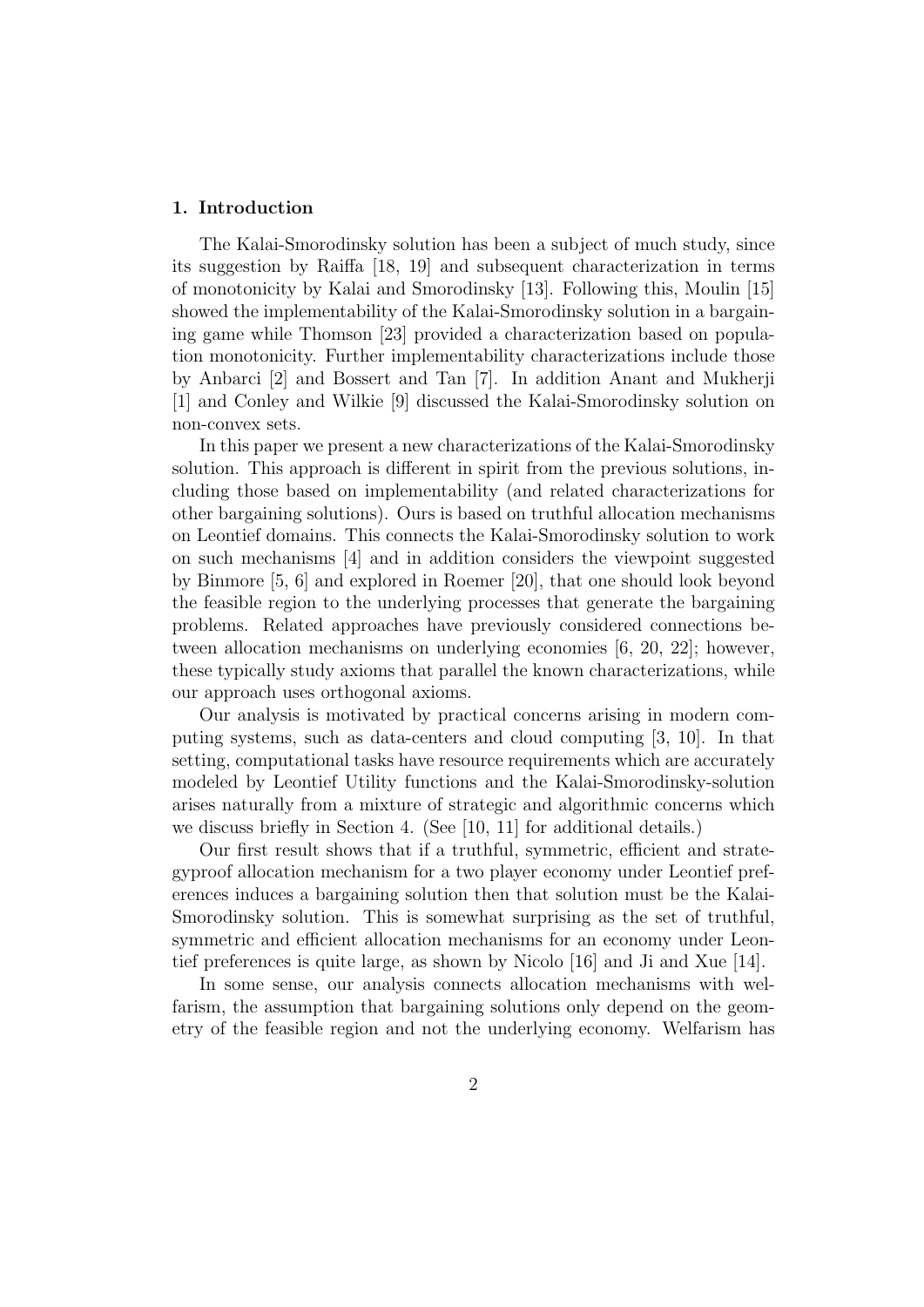been criticized in several contexts [21, 20], but is actually appears to be quite mild in our setting, as we only require that the mechanism be independent of goods which are overabundant – there is no feasible allocation in which they bind. Nonetheless, it is sufficient for our analysis.

We then extend this result to problems with more than two players. As is typical in the study of the Kalai-Smorodinsky solution, extensions to many players are surprisingly complex. We first consider the class of weighted DRF mechanisms which are of great practical interest and are group strategyproof. We show that they satisfy and are characterized by a new proportional consistency axiom, Ratio Consistency, combined with strategyproofness. We show that the multi-player Raiffa solution is the unique weighted DRF mechanism that generates a bargaining solution. Finally, we present a result that complements Imai's characterization of the multi-player lexicographic-Kalai-Smorodinsky solution. We show that strategyproofness, combined with other basic axioms, implies a version of the Individually Rational Individual Monotonicity which when combined with the Independence of Irrelevant Alternatives other than Ideal Point axiom characterizes the lexicographic-Kalai-Smorodinsky solution for 3-players and is conjectured to characterize it for an arbitrary number of players.

These results shed new light and provide new insights into the study of mechanisms on Leontief economies and bargaining theory as well as having practical applications in the design of modern data-centers and cloud computing platforms [10, 11].

#### **2. Allocation and Bargaining**

In the following for any integer *k*, let  $\Re^k_+ = \{x \in \Re^k \mid \forall i, x_i \geq 0\}$  while  $\mathbb{R}^k_{++} = \{x \in \mathbb{R}^k \mid \forall i, x_i > 0\}.$ 

#### *2.1. Allocation and Leontief Economies*

We first define the Leontief economy. Let *N* be a finite set of players, *G* a finite set of goods and  $s \in \Re^{G}_{++}$  the supply of each good. A feasible allocation is a vector  $x \in \mathbb{R}^{NG}_+$  such that for all  $j \in G$ ,

$$
\sum_{i \in N} x_{ij} \le s_j
$$

and let  $X(N, G, s)$  be the set (simplex) of all feasible allocations. We consider Leontief preferences, defined by  $\lambda$  where  $\lambda_i \in \Re_{++}^G$  for all  $i \in N$  and the utility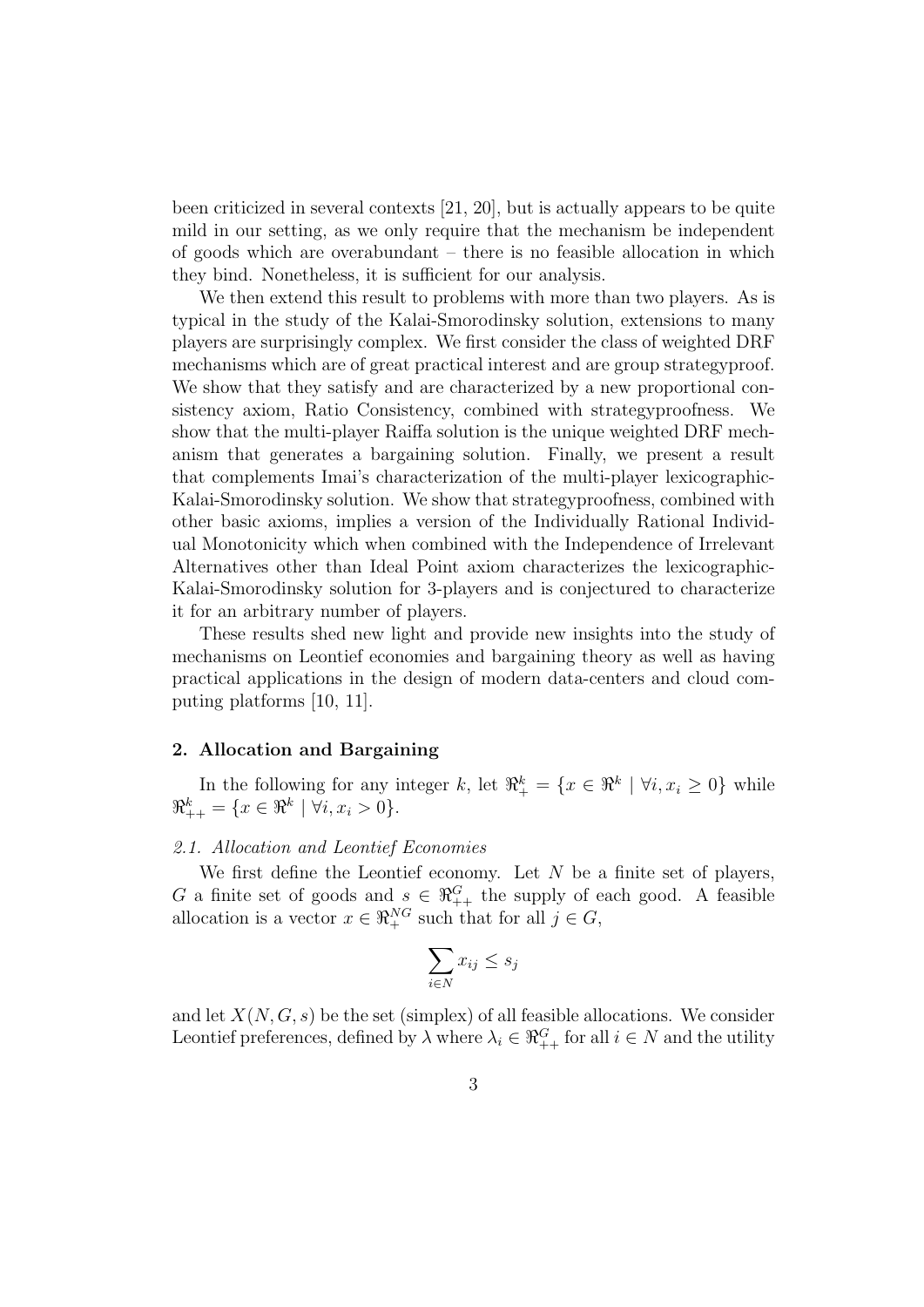for player  $i \in N$  is given by

$$
u_i(x_i, \lambda_i) = \min_{j \in G} x_{ij} / \lambda_{ij}.
$$

Note that one can also consider the case with some  $\lambda_i = 0$ . For simplicity, we will focus on the case where  $\lambda_{ij} > 0$  except where specifically stated.

Unlike many allocative analyses we are not going to explicitly assume affine invariance of utility, but instead, as is common in bargaining theory, make no prior assumption about the scale and zero of a utility function. An economy is a tuple

$$
E =
$$

and let  $\mathcal E$  be the set of all such economies.

We study the class of mechanisms,  $M \in \mathcal{M}$ ,  $M : \mathcal{E} \to X$ , where  $M(E)_i \in$  $\mathbb{R}^G_+$  is the vector of goods allocated to agent  $i \in N$ . We will consider the following axioms for our mechanisms. First we require symmetry with respect to both players and goods.

**Axion 1 (Symmetry).** *A mechanism is Player Symmetric if for all permutations*  $\pi$  *of*  $N$ *,*  $i \in N$ *, and economies*  $E = \langle N, G, s, \lambda \rangle \in \mathcal{E}$ 

$$
M(\pi(N), G, s, \pi^N(\lambda))_i = (M(
$$

*where*  $\pi^{N}(\lambda)$  *is used to show that only the*  $i \in N$  *indices are permuted in*  $\lambda$ *, not the*  $j \in G$  *indices.* 

*A* mechanism is Good Symmetric if for all permutations  $\pi$  of  $G$ ,  $j \in G$ , and *economies*  $E = \langle N, G, s, \lambda \rangle \in \mathcal{E}$ 

$$
M(N, \pi(G), \pi(s), \pi^{G}(\lambda >))_{i} = (M())_{\pi(i)},
$$

*where*  $\pi^{G}(\lambda)$  *is used to indicate that only the*  $j \in G$  *indices are permuted in*  $λ$ *, not the*  $i ∈ N$  *indices.* 

*A mechanism is Symmetric if it is both Player Symmetric and Good Symmetric.*

Second, we require that the units in which goods are measured do not affect the outcome.<sup>1</sup> Given some  $\rho \in \Re^{G}_{++}$  and any  $i \in N$ ,  $j \in G$  and  $x_i \in \Re^{G}_{+}$ define the rescaling operator  $S_\rho(x_i)_j = \rho_j x_{ij}$ .

<sup>&</sup>lt;sup>1</sup>Note that this is an important distinction between our analysis and that in [14], as their mechanisms depend strongly on the units.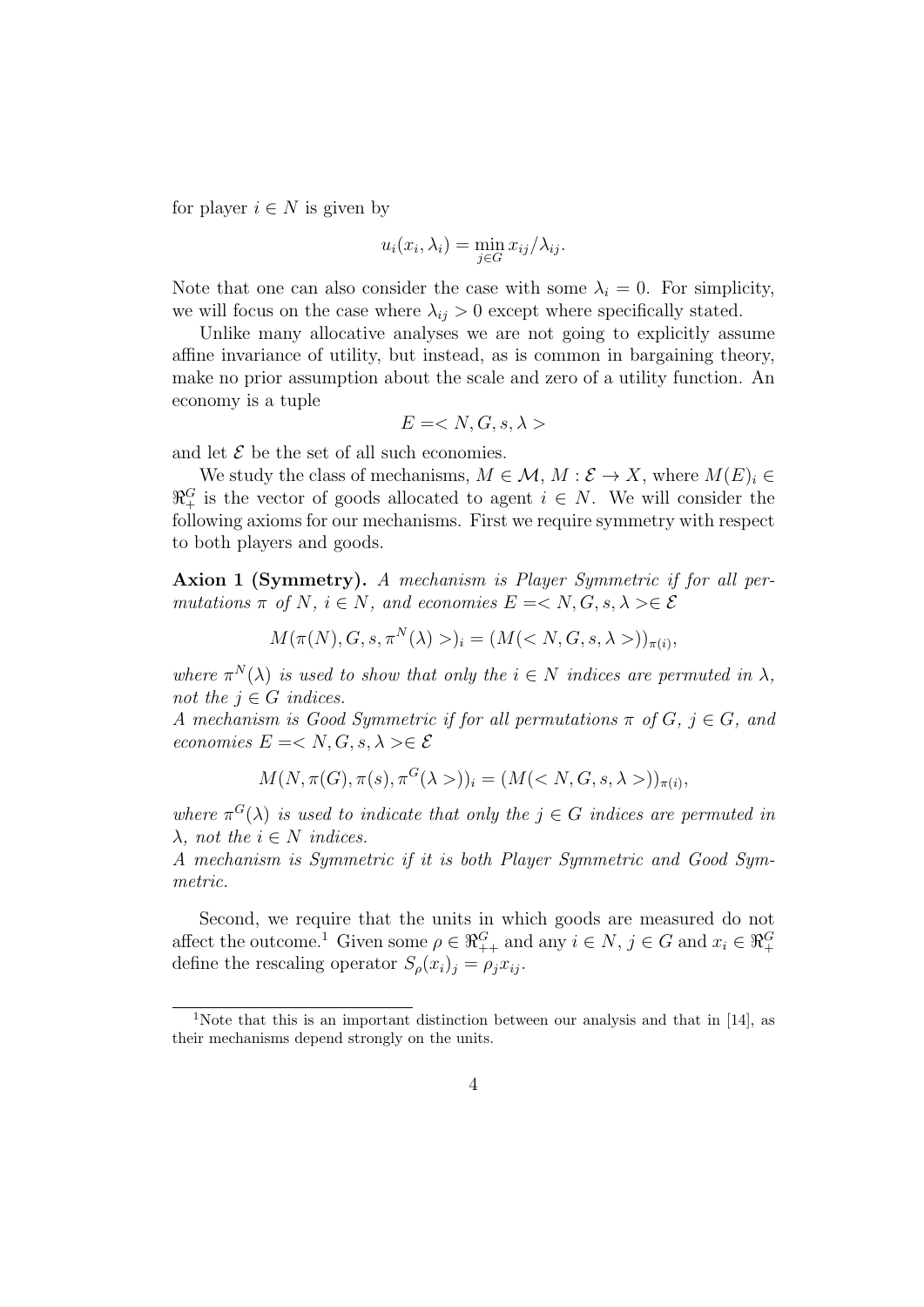**Axion 2 (Scale Invariance of Goods).** *A mechanism is scale invariant if for all*  $\rho \in \Re^{G}_{++}$ ,  $i \in N$ ,  $j \in G$  *and economies*  $E = \langle N, G, s, \lambda \rangle \in \mathcal{E}$ 

 $M(N, G, S_\rho(s), \lambda>)_{ij} = \rho_{ij} M(< N, G, s, \lambda>)_{ij}$ .

Note that if a mechanism is scale invariant, then we can always assume that for all  $j \in G$ ,  $s_i = 1$ , something which we will do throughout the remainder of this paper in order to simplify notation.

One might also consider scale invariance of the utility functions, which would imply that given some  $\lambda_i$  scalar multiples of it,  $\alpha \lambda_i$  should not affect the allocation. However, this is not universally assumed in bargaining theory so we will not define it explicitly. Interestingly, we will see that it arises naturally from strategic considerations.

Next, we define

$$
P(a) = \{ x \in X_m \mid \exists x' \neq x \in X, \ s.t. \ \forall i \in N, \ U_i(x') \ge U_i(x) \ \& \ \exists i \in N, \ U_i(x') > U_i(x) \}
$$

to be the strict Pareto frontier and require the following.

**Axion 3 (Efficiency).** *A mechanism is Efficient if for all*  $E \in E$ *,*  $M(E) \in P(E)$ .

Finally, we require strategyproofness.

**Axion 4 (Strategyproofness).** *A mechanism is Strategyproof if for all i ∈ N*,  $E = \langle N, G, s, \lambda \rangle \in \mathcal{E}$ , and for any  $i \in N$  and  $\lambda'_i \in \Re_{++}^G$ ,

$$
u_i(M(E); \lambda_i) \ge u_i(M() ; \lambda_i).
$$

Note that even in the case of 2 players, there are many strategyproof mechanisms [16, 14], even in the when there are only 2 goods. Somewhat surprisingly many of these mechanisms are also group strategyproof as we will show in the next section.

**Axion 5 (Group Strategyproofness).** *A mechanism is Strategyproof if for all*  $i \in N$ *,*  $E = \langle N, G, s, \lambda \rangle \in \mathcal{E}$ *, and for any*  $S \subset N$  *and*  $\lambda'_{S} \in \Re_{++}^{SG}$  *for which*

$$
u_i(M(E); \lambda_i) < u_i(M();="" (\lambda'_s,="" \lambda_i)<="" \lambda_{-s})="" g,="" math="" s,="">
$$

*for some for some*  $i \in S$ *, there exists some*  $\hat{i} \in S$  *such that* 

 $u_i(M(E); \lambda_i) > u_i(M(E'); \lambda_i),$ 

*when*  $E' = \langle N, G, s, (\lambda'_S, \lambda_{-S}) \rangle$ .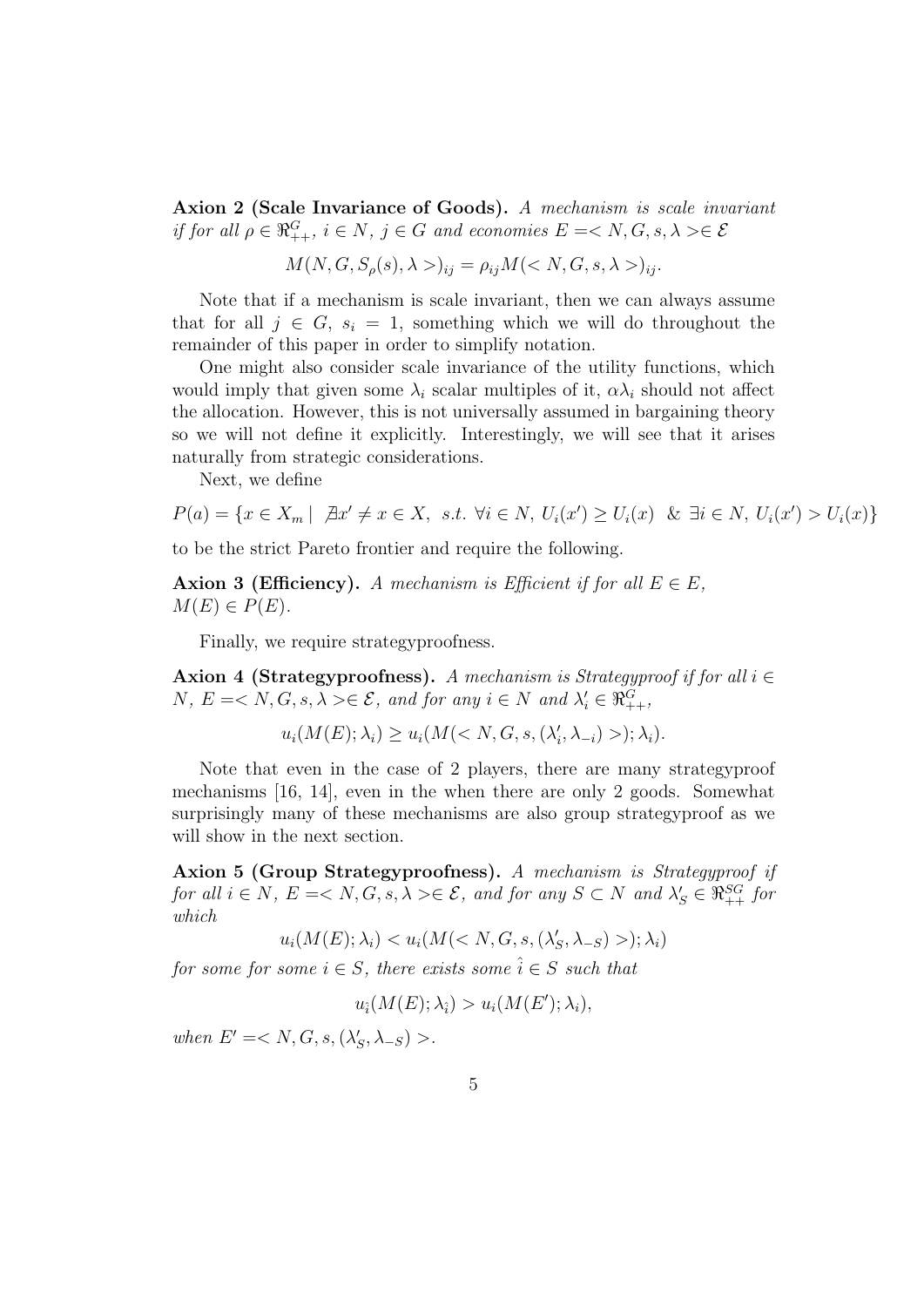In addition, note that for Leontief preferences many allocations are wasteful in the sense that one can often reduce  $x_{ij}$  by a small amount without reducing player *i*'s utility. This arises whenever  $x_i$  is not a multiple of  $\lambda_i$ . Given a wasteful mechanism *M* one can remove the waste without reducing any player's utility. For any mechanism let  $R(M)$  be the unique non-wasteful mechanism that implements the same utility profile as *M* for all  $E \in \mathcal{E}$ . Note that [16] considers wasteful mechanism in which all goods are allocated while [14] considers only non-wasteful mechanisms, allowing for stronger results in the latter. It is easy to see that for any wasteful mechanism *M* that satisfies any of the above axioms its non-wasteful counterpart *R*(*M*) satisfies the same axioms. In particular, if *M* is strategyproof (or group strategyproof), then so is  $R(M)$ . Thus, we will consider only non-wasteful mechanisms in the remainder of this paper.

#### *2.2. Bargaining Problems*

We can also view this problem as a bargaining problem over the feasible utility profiles,

$$
\mathbf{U}(E) = \{u(x; \lambda) \mid x \in X(E)\}\
$$

with the disagreement point set to 0. Note that many mechanisms do not induce a bargaining solution since there are be many different economies which correspond to the same set of feasible utilities. Our interest throughout most of this paper is the connection between mechanisms and bargaining, thus we will consider mechanisms that do induce a bargaining solution on  $U(a)$ . (Note that here and in the following we will assume that the disagreement point is always 0.)

**Axion 6 (IBS).** *The mechanism Induces a Bargaining Solution: For all*  $E, E' \in \mathcal{E}$  *such that*  $U(E) = U(E'), U(M(E); \lambda) = U(M(E'); \lambda').$ 

Note that in the IBS axiom *E* and *E ′ do not* necessarily have the same number of goods; however, the differences must always correspond to goods which are never strictly binding in any non-wasteful allocation.

Given our assumptions, the set of feasible (utility) regions  $\mathcal U$  is the set of non-negative strictly comprehensive convex polytopes. In addition, these polytopes have the property that any weakly Pareto efficient point must also be strongly Pareto efficient.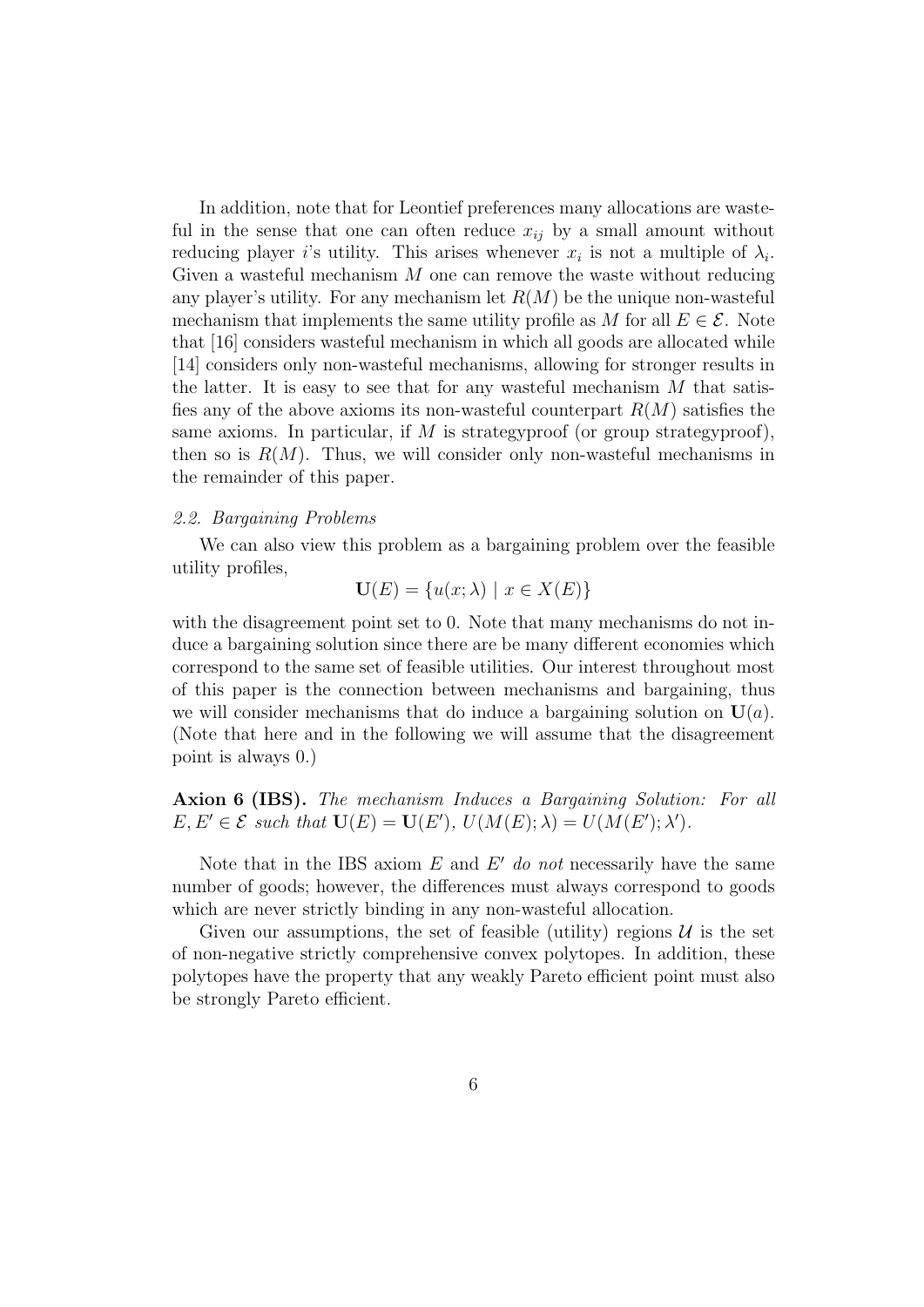Recall that the ideal points of a bargaining problem  $I(\mathbf{U}(E))$  are given by

$$
I_i(\mathbf{U}(E)) = \max\{u_i \mid u \in \mathbf{U}(E)\} = \max\{u_i(x_i, \lambda_i) \mid x \in X(E)\}
$$

and in our case this is given simply by  $I_i(\mathbf{U}(E)) = \max_i \lambda_{ij}$  since we will only consider the case where all  $s_i = 1$ . The Raiffa solution is then maximum value of  $\kappa I(\mathbf{U}(E))$  over  $\mathbf{U}(E)$ , and we define  $\kappa(E)$  to be the value of  $\kappa$  that attains this maximum. The corresponding non-wasteful allocation is simply given by  $x_i = \kappa(E)\lambda_i$  for all  $i \in N$ . Alternatively one can compute  $\kappa(E)$  by maximizing

$$
\max_{\kappa} \sum_{i} \kappa \lambda_{i} / I_{i}(E)
$$

over  $X(E)$ . In the case that  $|N|=2$  this is also the 2-player Kalai-Smorodinsky solution. We will denote the allocation mechanism the Kalai-Smorodinsky mechanism and denote it by  $M^{\kappa}$ .

#### **3. Strategyproofness and the Kalai-Smorodinsky solution**

Our first result shows that one can use strategyproofness to characterize the Kalai-Smorodinsky solution in the standard case with two players.

**Theorem 1.** *A mechanism*  $M \in \mathcal{M}$  *on*  $\mathcal{E}$  *satisfies, Symmetry, Scale Invariance of Goods, Efficiency, Strategyproofness and Induces a Bargaining Solution if and only if it the Kalai-Smorodinsky mechanism M<sup>κ</sup> and induces the Kalai-Smorodinsky solution κ.*

Proof: It is easy to see from the definition that  $M^{\kappa}$  satisfies, Symmetry, Scale Invariance of Goods, Efficiency and Induces a Bargaining Solution. It is also strategyproof as it is a special case of Theorem 3 in the next section.

To show that it is unique, consider the Economy  $E \in E$  where  $N = \{1, 2\}$ ,  $G = \{1, 2, \ldots, m\}, s = e \text{ and } \lambda \in \Re_{++}^{NG}$ . Let *M* be the mechanism and recall that

$$
M^{\kappa}(E) = (\kappa(E)\lambda_1, \kappa(E)\lambda_2).
$$

Now consider the augmented problem,  $E'$  where  $E'$  agrees with  $E$  everywhere except we add 2 additional goods  $m + 1, m + 2$  to *E'*. Let  $\lambda'_{m+1} = (\epsilon, 1)$  and  $\lambda'_{m+2} = (\epsilon, \gamma)$  where

$$
\epsilon = \min_i \min_j \lambda_{ij}/2
$$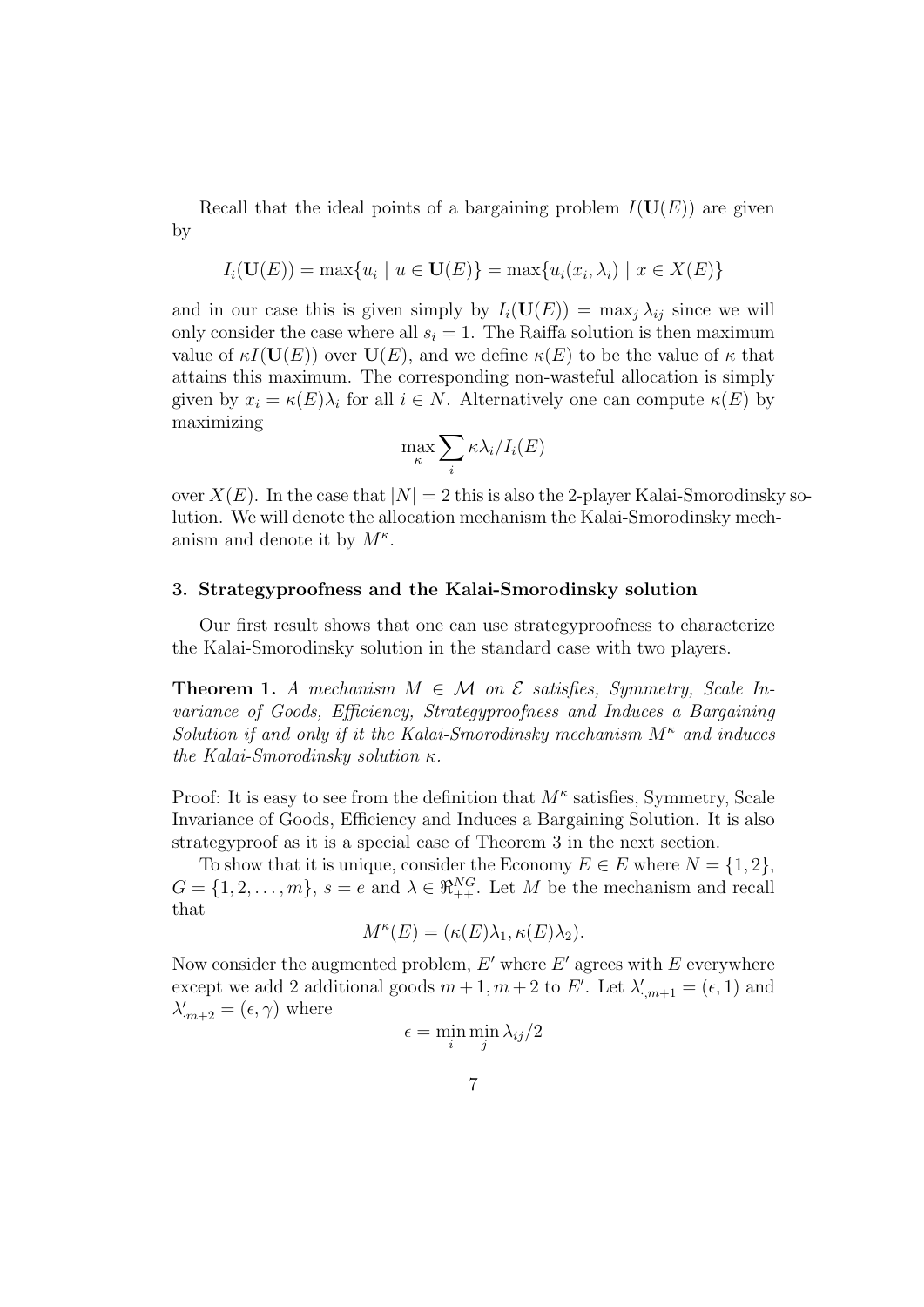$\gamma = \kappa(E)(2\kappa(E) - 1)/(1 - \kappa(E)).$ 

Since *M* induces a bargaining solution,

$$
U(M(E); \lambda) = U(M(E); \lambda'),
$$

so we only need to consider *E ′* .

Now consider the deviation by player 1 where instead of reporting her true values in  $\lambda_{1,m+1}$  and  $\lambda'_{1,m+2}$  she reports  $\hat{\lambda}'_{1,m+1} = \gamma$  and  $\hat{\lambda}'_{1,m+2} = 1$ . It is easy to check that the feasible region under this deviation is simply the convex hull of  $(1,0)$ ,  $(0,1)$  and  $\kappa(E')(1,1)$  which is also generated by the the 2 good economy *E ′′* with

$$
\lambda_1 = (1, \kappa(E'))
$$

and

$$
\lambda_2 = (\kappa(E'), 1).
$$

Then, by Symmetry and Pareto efficiency, *M*(*E ′′*) must be Symmetric and thus give the same utility as  $U(M^k(E); \lambda)$ , which implies that the solution is the Kalai-Smorodinsky solution.

Thus, in the original economy *E* player 1 must attain at least as much utility as in the Kalai-Smorodinsky solution. However, we can repeat this argument for player 2 to show that he too must attain at least the utility level of the Kalai-Smorodinsky solution. Since the Kalai-Smorodinsky solution is Pareto efficient this implies that the outcome for the original economy must be the Kalai-Smorodinsky solution. **□** 

Note that the analysis is unchanged if we allow for the extended domain in which we allow some  $\lambda_{ij} = 0$ , i.e. there are goods that never contribute to a player's utility.

#### **4. Weighted DRF Mechanisms**

The Dominant Resource Fairness (DRF) mechanism was analyzed in [10] in the context of allocations for data-centers and cloud computing [11]. It is a dynamic mechanism that allocates resource requests in real time in a stochastic dynamic system. On average, in steady state, it computes the egalitarian equivalent allocation originally proposed by Pazner and Schmeidler [17]. The DRF mechanism is known as a "water-filling" algorithm, a

and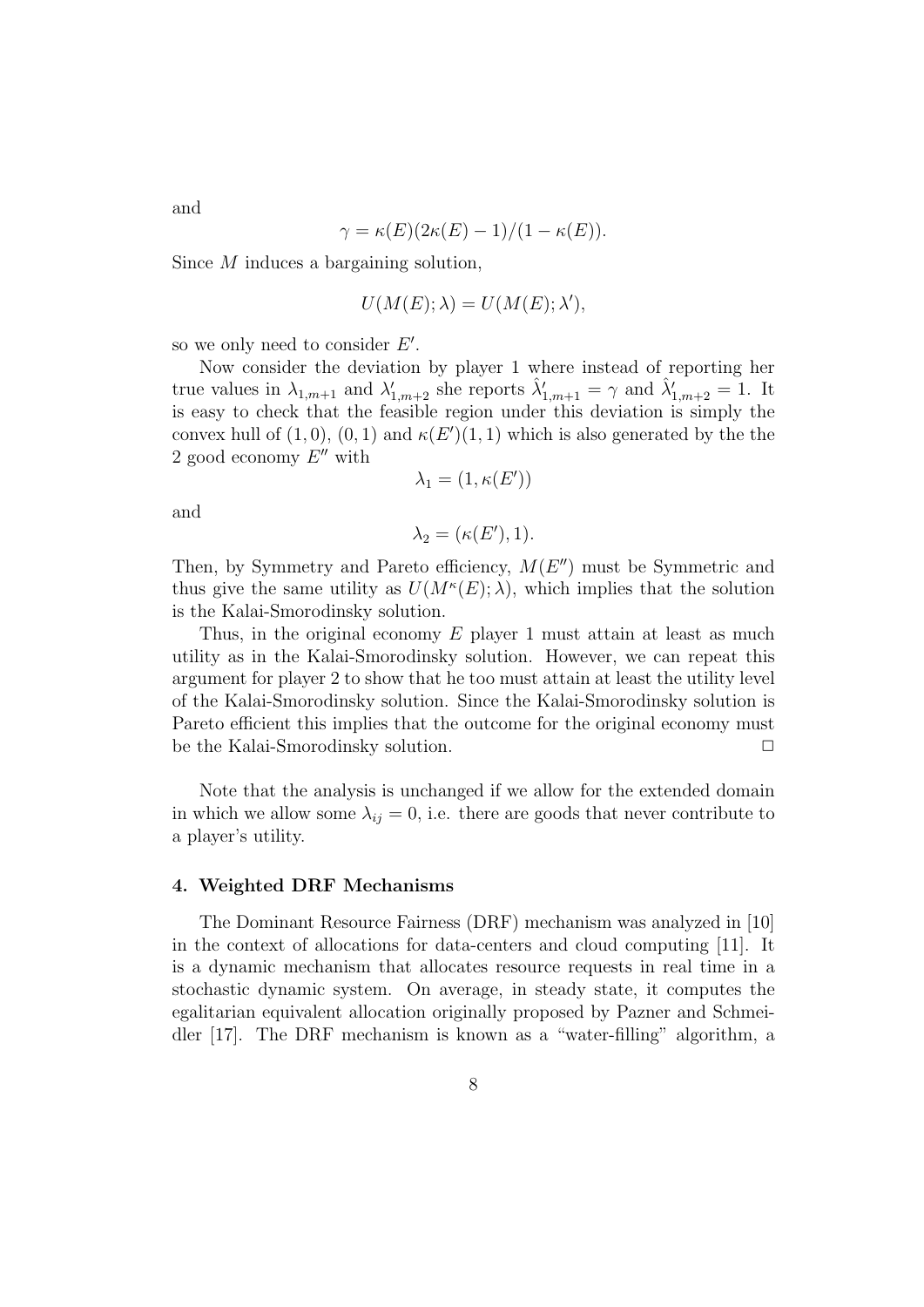class of algorithms which are common in many settings [24]. Below we define a class of such mechanisms which are weighted versions of the DRF mechanism and retain many of the strong properties of that mechanism.

Given any symmetric weight function  $w(\lambda_i) \in \Re_+$  define the weighted-DRF allocation to be defined by the value  $\kappa^{w}(E)$  that maximizes

$$
\kappa \sum_{i \in N} w(\lambda_i) \lambda_i
$$

over  $X(E)$ . It then allocates goods according to  $M^w(E)_i = \kappa(E)w(\lambda_i)\lambda_i$ . If we set  $w(\lambda_i) = (\max_j \lambda_{ij})^{-1}$ , then  $M^w = M^{\kappa}$ , the Kalai-Smorodinsky mechanism.

Weighted DRF mechanisms are not consistent in the standard sense<sup>2</sup> but satisfy a strong fairness property which is related to consistency. The basic idea is to compare utility profiles according to a fixed "exchange rate".

**Axion 7 (Ratio Consistency).** *A bargaining solution f is Ratio Consistent if for any two players, i, i and any two bargaining sets* **U** and **U***<sup><i>'*</sup> with *identical projections onto ℜ i*ˆ*i the ratios are constant,*

$$
\frac{f(\mathbf{U})_i}{f(\mathbf{U})_{\hat{i}}} = \frac{f(\mathbf{U}')_i}{f(\mathbf{U}')_{\hat{i}}}.
$$

*A mechanism M is Ratio Consistent if for any two players for any econ* $omy E \in \mathcal{E}$  and  $i, \hat{i} \in N$ , there exists some  $\rho > 0$  such that for any economy  $E' \in \mathcal{E}$  with  $N \subseteq N'$ , and both  $\lambda_i = \lambda'_i$  and  $\lambda_i = \lambda'_i$ , there exists  $r_i$  and  $r_i$ satisfying  $M(E)_i = r_i M(E')_i$  and  $M(E)_{\hat{i}} = r_{\hat{i}} M(E')_{\hat{i}}$  where  $\rho = r_i/r_{\hat{i}}$ .

Note that these two variations on ratio consistency are consistent with each other.

**Lemma 1.** If a mechanism  $M \in \mathcal{M}$  is ratio consistent and induces a bar*gaining solution, then the induced bargaining solution is ratio consistent.*

It is easy to see that weighted DRF mechanisms are ratio consistent, but it is also true that they can be characterized by ratio consistency and the other axioms.

<sup>2</sup>Compare this to [14] who study consistent, but non-scale invariant mechanisms for this economy.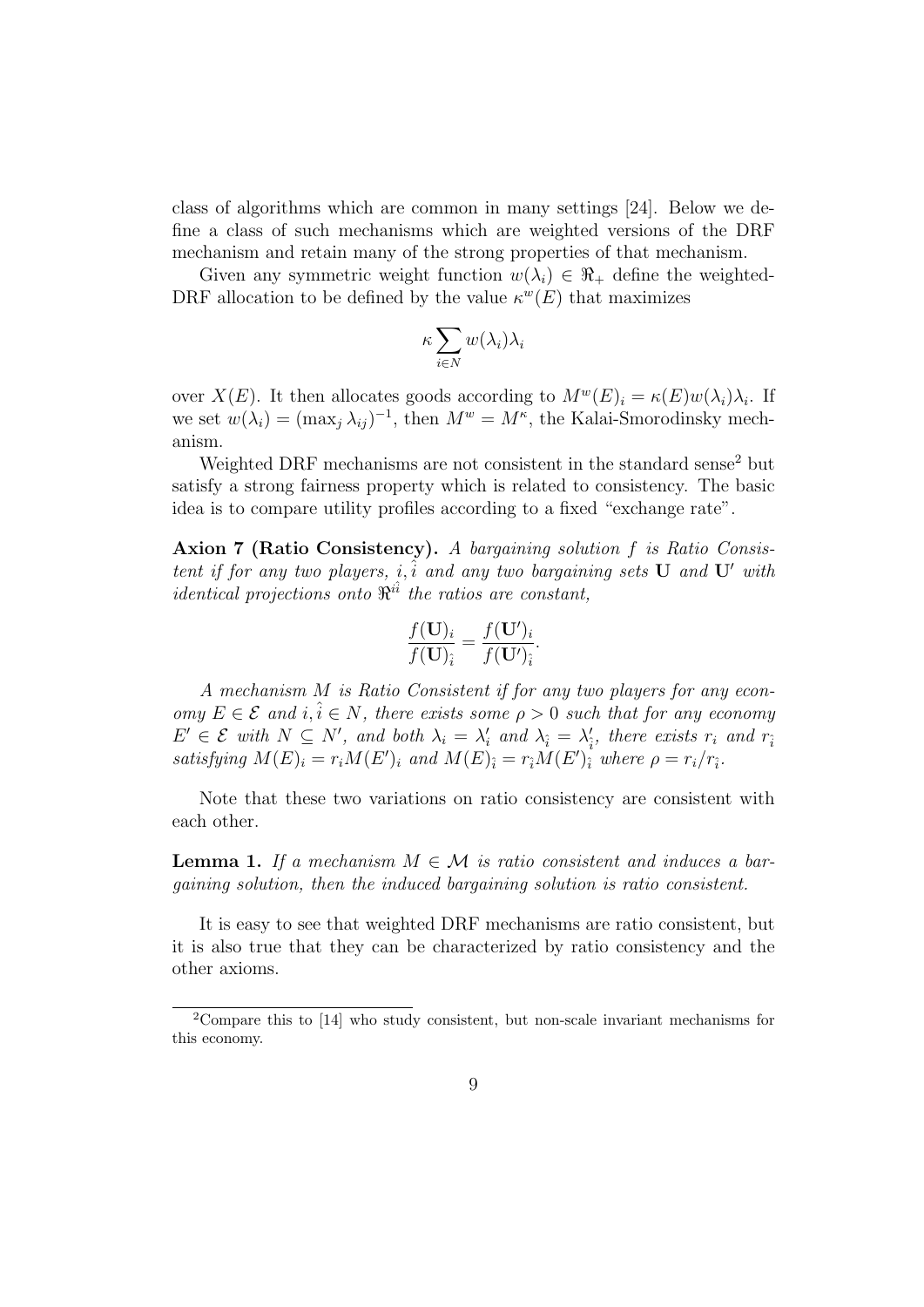**Theorem 2.** *A mechanism*  $M \in \mathcal{M}$  *on*  $\mathcal{E}$  *satisfies, Symmetry, Scale Invariance of Goods, Efficiency, and Ratio Consistency if and only if it is a weighted DRF mechanism.*

Proof: First note that by construction weighted DRF mechanisms satisfy Symmetry, Scale Invariance and Efficiency. To see that they satisfy Ratio Consistency, note that the weighted DRF allocations lie on the line defined by

$$
\kappa \sum_{i \in N} w(\lambda_i) \lambda_i
$$

for any economy and thus the ratio between any two players with  $\lambda_i$  and  $\lambda_i$ is simply  $w(\lambda_i)/w(\lambda_i)$ .

For the converse, given some mechanism satisfying the given axioms, and given any set *G* and some  $\lambda_1 \in \Re_{++}^G$  consider the economy  $E = \langle$  $N, G, s, \lambda \geq \varepsilon$  where  $N = 1, 2, s = e$ , and  $\lambda_2 = e$ . Set  $w(e) = 1$  and

$$
w(\lambda_1) = \frac{u_1(M^w(E)_1, \lambda_1)}{u_1(M^w(E)_2, \lambda_2)}.
$$

To check that  $M^w = M$  next extend to a 3 player economy with any  $\lambda_1, \lambda_2 \in \Re^{G}_{++}$  and  $\lambda_3 = e$ . This fixes the ratio between players with preferences defined by  $\lambda_1, \lambda_2 \in \Re_{++}^G$ . Lastly, given an economy with an arbitrary number of players, note that the ratio between all pairs is fixed and this, combined with Efficiency uniquely defines the mechanism  $M^w$ .  $\Box$ 

If we add some requirements to the weight functions, then these mechanisms also have strong strategic properties. A continuous unordered weighted DRF mechanism is a weighted DRF mechanism where  $w(\lambda_i)$  is continuous and unordered in the sense that for any  $\lambda_i, \lambda'_i \in \Re_{++}^G$  either

$$
m(\lambda_i)\lambda_i = m(\lambda_i')\lambda_i'
$$

(which occurs when  $\lambda_i = \alpha \lambda'_i$  for some  $\alpha > 0$ ) or  $m(\lambda_i) \lambda_i$  and  $m(\lambda'_i) \lambda'_i$  are not ordered, i.e. neither

$$
m(\lambda_i)\lambda_i \ge m(\lambda_i')\lambda_i'
$$

nor

$$
m(\lambda_i)\lambda_i \le m(\lambda_i')\lambda_i'
$$

when

$$
m(\lambda_i)\lambda_i \neq m(\lambda'_i)\lambda'_i.
$$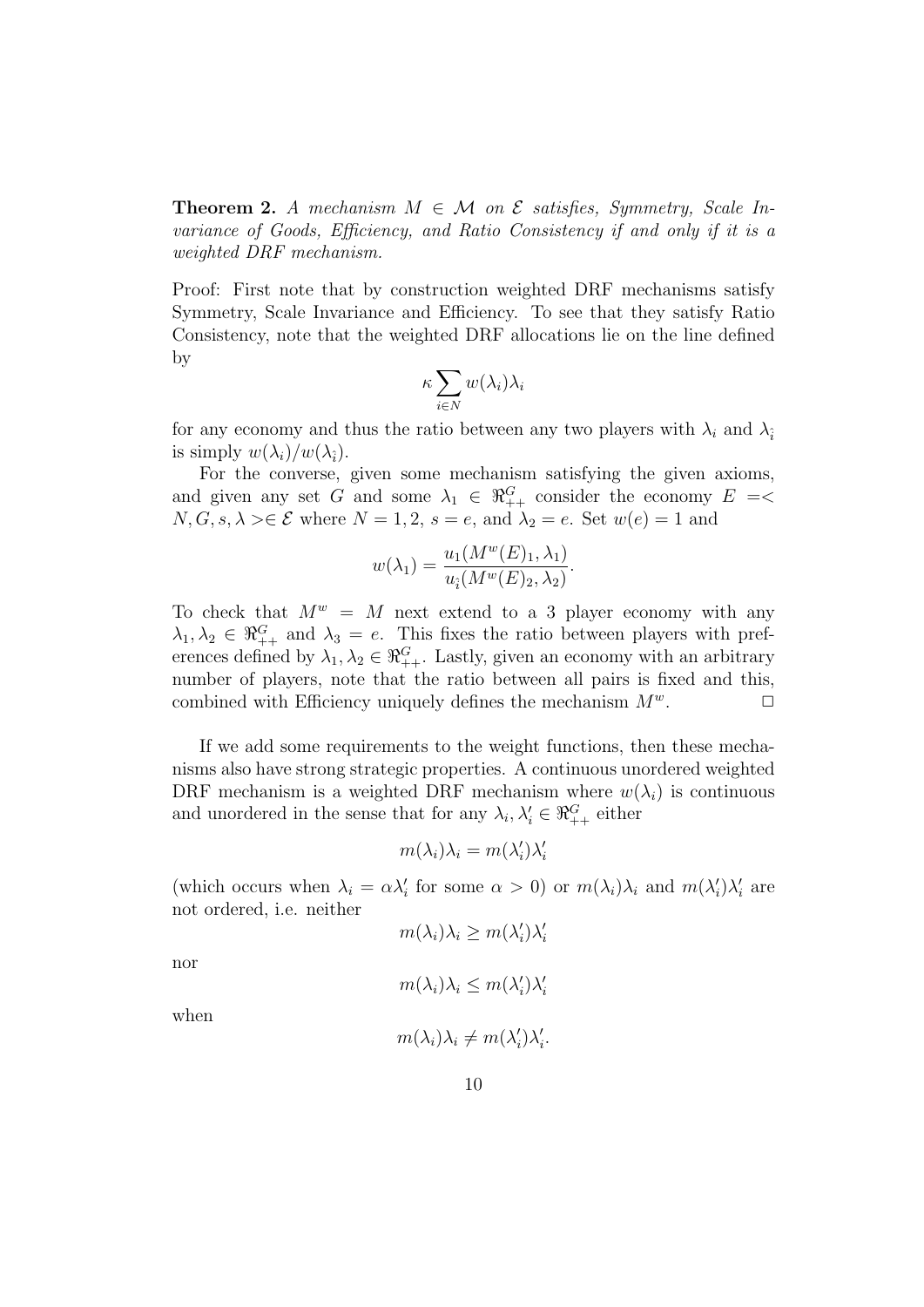Note that unorderedness implies that *w*(*·*) is homogeneous with degree *−*1, i.e. for any  $\alpha > 0$ ,

$$
w(\alpha \lambda_i) = \alpha^{-1} w(\lambda_i).
$$

**Theorem 3.** *A continuous unordered weighted DRF mechanism on*  $E \in \mathcal{E}$ *is Group Strategyproof.*

Proof: Consider a subset  $S \subseteq N$  and two economies,  $E, E' \in \mathcal{E}$  where the only difference between *E* and *E'* is that some of the  $\lambda_i$ 's for  $i \in S$  have changed.

First consider a deviation in which  $\kappa(E)$  is not decreased. F or any  $j \in G$ this implies that  $\sum_{i \notin S} x_{ij}$  does not decrease so  $\sum_{i \in S} x_{ij}$  can not increase, which implies that if the utility of any player in *S* increases then some other player in *S* must have her utility decrease.

Next consider a deviation in which  $\kappa(E)$  strictly decreases. Now, agent  $i \in S$  receives  $M_i^w(E') = \kappa(E')w(\lambda_i')\lambda_i'$  compared to  $M_i^w(E) = \kappa(E)w(\lambda_i)\lambda_i$ . If this were a profitable deviation then it must be the case that

$$
\kappa(E')w(\lambda_i')\lambda_i' \geq \kappa(E)w(\lambda_i)\lambda_i,
$$

but since  $\kappa(E') < \kappa(E)$  this implies that

$$
w(\lambda_i')\lambda_i' > w(\lambda_i)\lambda_i,
$$

which contradicts the unorderedness of  $w(\cdot)$ . Thus, the mechanism is groupstrategyproof.  $\Box$ 

If we allow for transferable utility, then the DRF mechanism (or its weighted counterparts) is not strategyproof in a stronger version of group strategyproofness where we allow the transfer of goods among the deviating group. Consider an example with 3 players and 4 goods where

$$
\lambda_1 = (1, 1/10, 1/10, 1/2),
$$
  

$$
\lambda_2 = (1/10, 1, 1/10, 1/2)
$$

and

$$
\lambda_3 = (1/10, 1/10, 1, 1/2).
$$

If all agents are truthful then the outcome under DRF will have  $\kappa(E) = 2/3$ and be

$$
x_1 = (2/3, 1/15, 1/15, 1/3),
$$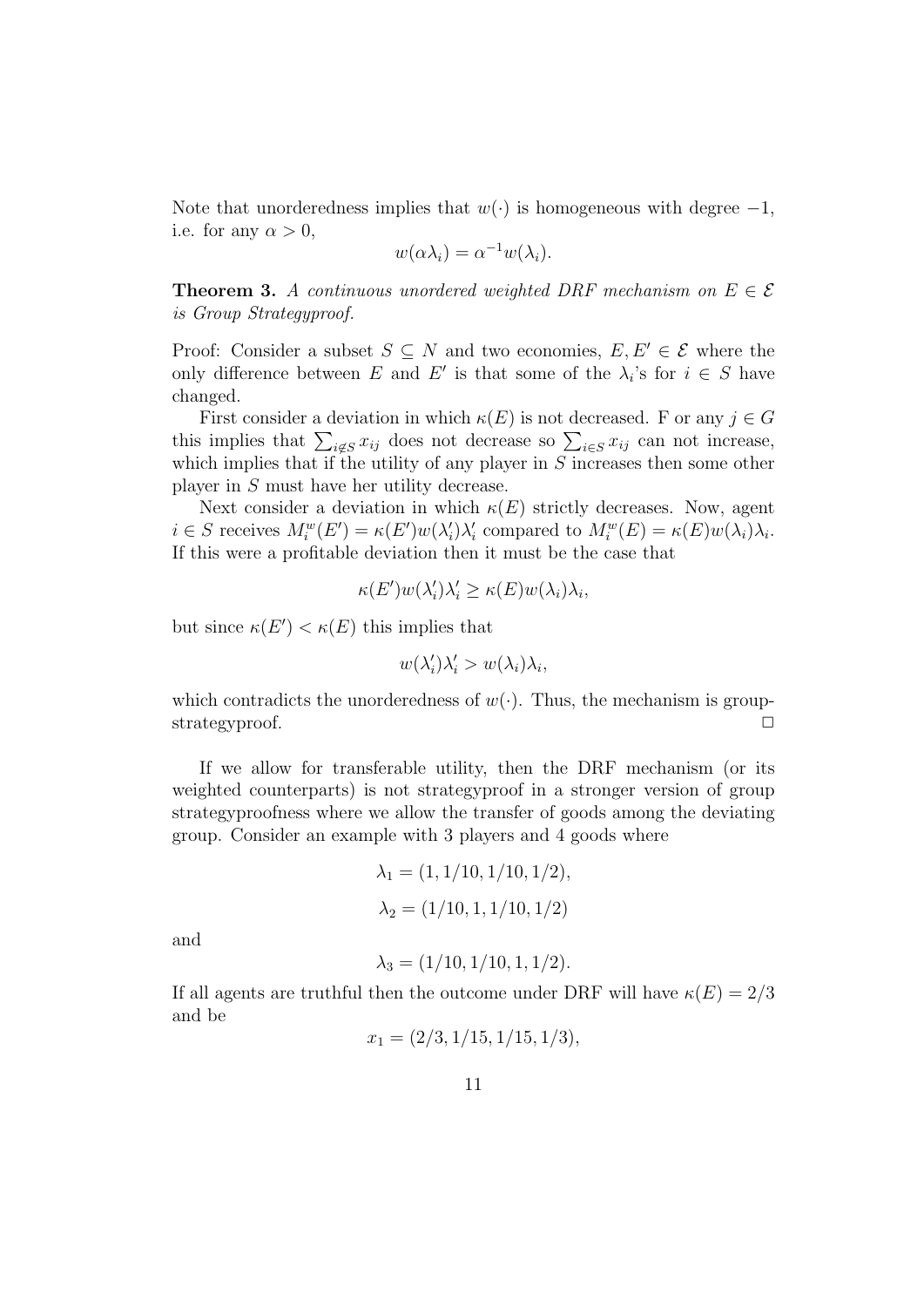$$
x_2 = (1/15, 2/3, 1/15, 1/3),
$$

and

$$
x_3 = (1/15, 1/15, 2/3, 1/3).
$$

However, if players 2 and 3 collude and report  $\lambda'_2 = (1/5, 1, 2/3, 3/4)$  and

$$
\lambda'_3=(1/5,2/3,1,3/4)
$$

then the outcome under DRF will have  $\kappa(E) = 1/2$  and now

$$
\hat{x}_2 = (1/10, 1/2, 1/3, 3/8),
$$

and

$$
\hat{x}_3 = (1/10, 1/3, 1/2, 3/8).
$$

Now

$$
\hat{x}_2 + \hat{x}_3 = (3/15, 5/6, 5/6, 3/4)
$$

whereas before the deviation

$$
x_2 + x_3 = (2/15, 11/15, 11/15, 2/3).
$$

Thus, the total goods allocated to the deviators has strictly increased, making it a profitable deviation, which strictly increases both deviators' utility after an appropriate division of the goods.

We can now combine these results to characterize the n-player Raiffa Solution.

**Theorem 4.** *A mechanism*  $M \in M$  *on*  $E \in \mathcal{E}$  *satisfies, Symmetry, Scale Invariance, Efficiency, Ratio Consistency, Strategyproofness and Induces a Bargaining Solution if and only if it is the weighted DRF mechanism (which induces the Raiffa Solution).*

Proof: First, combining the Theorem 2 and Theorem 3 shows that the DRF mechanism satisfies all the assumptions of the theorem and that the DRF mechanism induces the Raiffa Solution. For the converse, Theorem 2 shows that the mechanism must be a weighted DRF mechanism.

In order to be strategyproof the weight function must be continuous and homogeneous of degree *−*1 by standard arguments: If the weighting has a discontinuity at some  $\lambda$  then there exists a infinitesimal deviation that has a finite effect on the weight function which either increases or decreases utility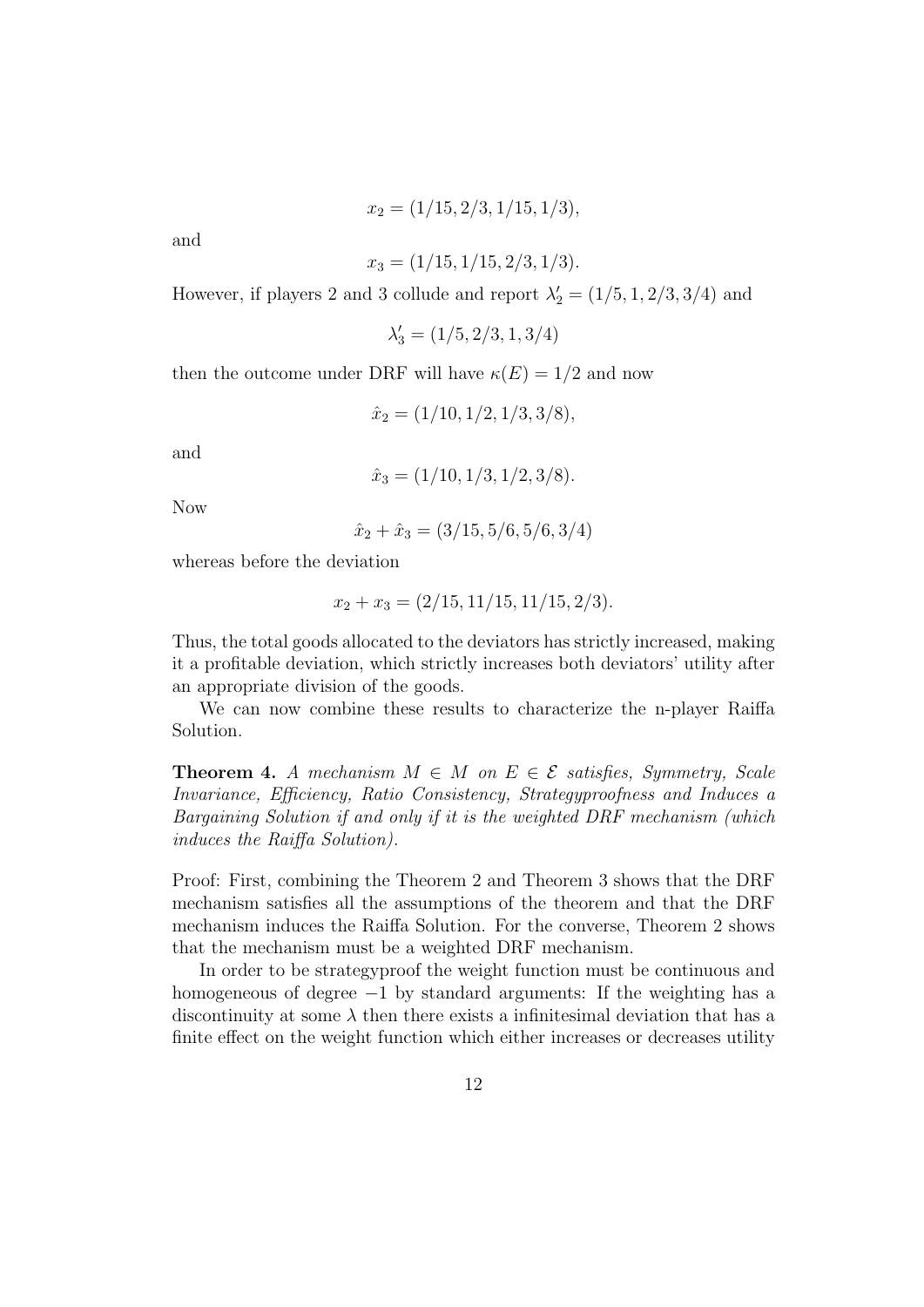and thus in one direction, for a small enough deviation, will be profitable, while if the weighting is not homogeneous with degree *−*1 then there exists some  $\lambda$  and some  $\alpha > 0$  such that the deviation from  $\lambda_i$  to  $\alpha \lambda_i$  is profitable, since in both cases the allocation will be a different multiple of  $\lambda_i$ .

Now assume that *w* does not generate the DRF mechanism and suppose that there are  $\lambda_1, \lambda'_1 \in \Re^G_{++}$  normalize (by homogeneity) such that  $\max_{j \in G} \lambda_{1j} = 1$  and  $\max_{j \in G} \lambda'_{1j} = 1$  which disagree on only one component,  $\hat{j} \in G$  but  $w(\lambda_1) \neq w(\lambda'_1)$ . Consider a pair of two player economies E with the same set of goods and  $\lambda_1$  in the first,  $\lambda'_1$  in the second and a second player with  $\lambda_2$  in both where

$$
\lambda_{2\hat{j}} < 1 - \min[\lambda_{1\hat{j}}, \lambda'_{1\hat{j}}].
$$

Since  $w(\lambda_1) \neq w(\lambda'_1)$  the allocation will be different *E* and *E'*. However, the constraint for good  $\hat{j}$  does not affect the feasible region since  $\lambda_{1\hat{i}} + \lambda_{2\hat{i}} < 1$ and  $\lambda'_{1j} + \lambda_{2j} < 1$ , which shows that this mechanism would not induce a bargaining solution since it does not depend only on the feasible region, thus providing a contradiction and completing the proof.  $\Box$ 

## **5. Strategyproofness and Lexicographic-Kalai-Smorodinsky solution**

Perhaps the strongest multi-player generalization of the Kalai-Smorodinsky solution is due to Imai [12] who describes the lexicographic-Kalai-Smorodinsky solution (IKS) which is defined on the extended domain where  $\lambda_i \in \mathbb{R}_+^G$  on which a player's utility only depends on a subset of the goods, i.e. goods for which  $\lambda_{ij} = 0$  are just ignored in player *i*'s utility function.<sup>3</sup> In this extended domain, which we denote by  $\mathcal{E}^0$ , the Raiffa Solution (and two player Kalai-Smorodinsky solution) is only weakly Pareto Efficient.

The lexicographic order of two vectors,  $v, v' \in \mathbb{R}^N$  is defined by first permuting each vector so that the elements are in nondecreasing order. Let  $P(\cdot)$  be the ordering function which does this. Given two ordered vectors  $P(v)$ and  $P(v')$  let *j* be the first element on which they disagree,  $P(v)_j \neq P(v')_j$ then the lexicographic order of the vectors  $v, v'$  is the same as the regular order of  $P(v)_{j}$ ,  $P(v')_{j}$ . For example if  $v = (3, 1, 1, 2)$  and  $v' = (1, 2, 4, 3)$  then

<sup>&</sup>lt;sup>3</sup>Alternatively, we can define  $a/0 = \infty > b$  for all  $a \ge 0$  and  $b \in \Re$ .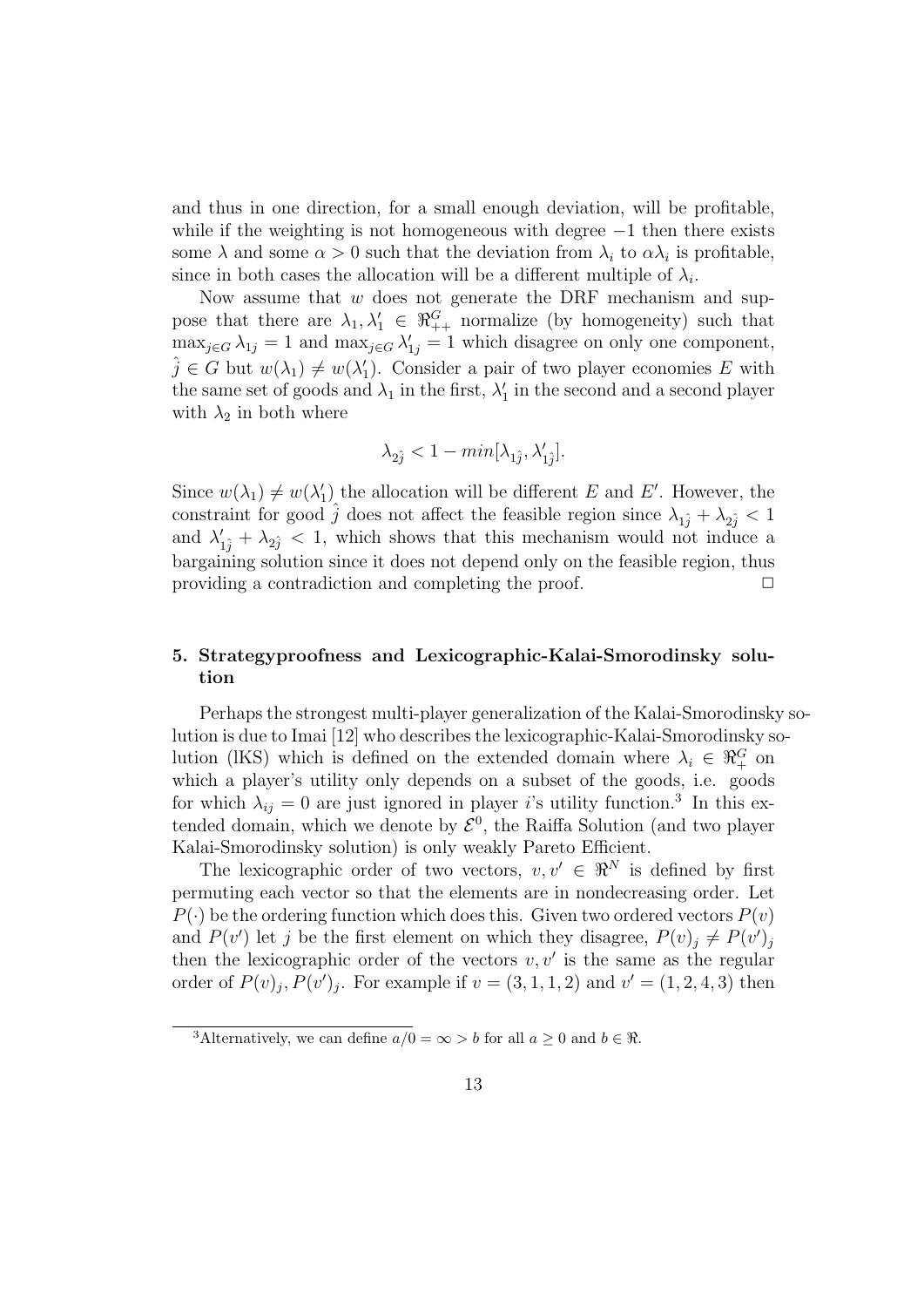$P(v) = (1, 1, 2, 3)$  and  $P(v') = (1, 2, 3, 4)$  so  $j = 2$  and *v* is smaller than *v*' in the lexicographic ordering. Recall that under the lexicographic ordering any 2 vectors are comparable and two vectors are equal in the ordering only if they are permutations of each other.

Using this, the lKS solution lexicographically maximizes the vector  $\xi$  over the set

$$
\{(\xi_1I_1(E), \xi_2I_2(E), \ldots, \xi_nI_n(E)) \in U\}
$$

when the players are  $N = \{1, 2, \ldots, n\}$  for  $E \in \mathcal{E}^0$ . The related IKS mechanism *M<sup>ξ</sup>* , maximizes *ξ* over

$$
\sum_{i\in N}\xi_i\lambda_i/I_i(E)\in\mathcal{X}(E)
$$

for  $E \in \mathcal{E}^0$ .

Imai [12] characterizes the lKS using the following axioms which are analogous axioms that we considered for economies, but stated in the terms of the bargaining set, where  $U$  is the set of all bounded and convex subsets of *ℜ <sup>N</sup>* containing the origin. (Note that we are assuming that the origin is the disagreement point for simplicity.)

**Axion 8.** *A bargaining solution f is Efficient if f*(**U**) *is Pareto Efficient for all*  $U \in \mathcal{U}$ *.* 

**Axion 9.** *A bargaining solution f is Symmetric if*  $\pi(f(\mathbf{U})) = f(\pi(\mathbf{U}))$  *for all permutations*  $\pi$  *and all*  $\mathbf{U} \in \mathcal{U}$ *.* 

**Axion 10.** *A bargaining solution*  $f$  *is Scale Invariant if*  $S_\rho(f(\mathbf{U})) = f(S_\rho(\mathbf{U}))$ *for all permutations*  $\rho \in \Re_{++}^N$  *and all*  $\mathbf{U} \in \mathcal{U}$ *.* 

He then adds a variant on Nash's Independence of Irrelevant Alternatives axiom.

**Axion 11 (IIIA).** *A bargaining solution f satisfies Independence of Irrelevant Alternatives other than Ideal Point if for all*  $U, U' \in \mathcal{U}$  *with*  $U \subset U'$ *and*  $I(\mathbf{U}) = I(\mathbf{U}')$  *if*  $f(\mathbf{U}') \in \mathbf{U}$  *then*  $f(\mathbf{U}) = f(\mathbf{U}')$ *.* 

Lastly, he considers a generalization of Kalai-Smorodinsky's monotonicity axiom. Given a set  $U \in \mathcal{U}$  for any  $i \in N$  define  $i$ **U** to be the projection of **U** onto  $\Re^{N\setminus i}$ .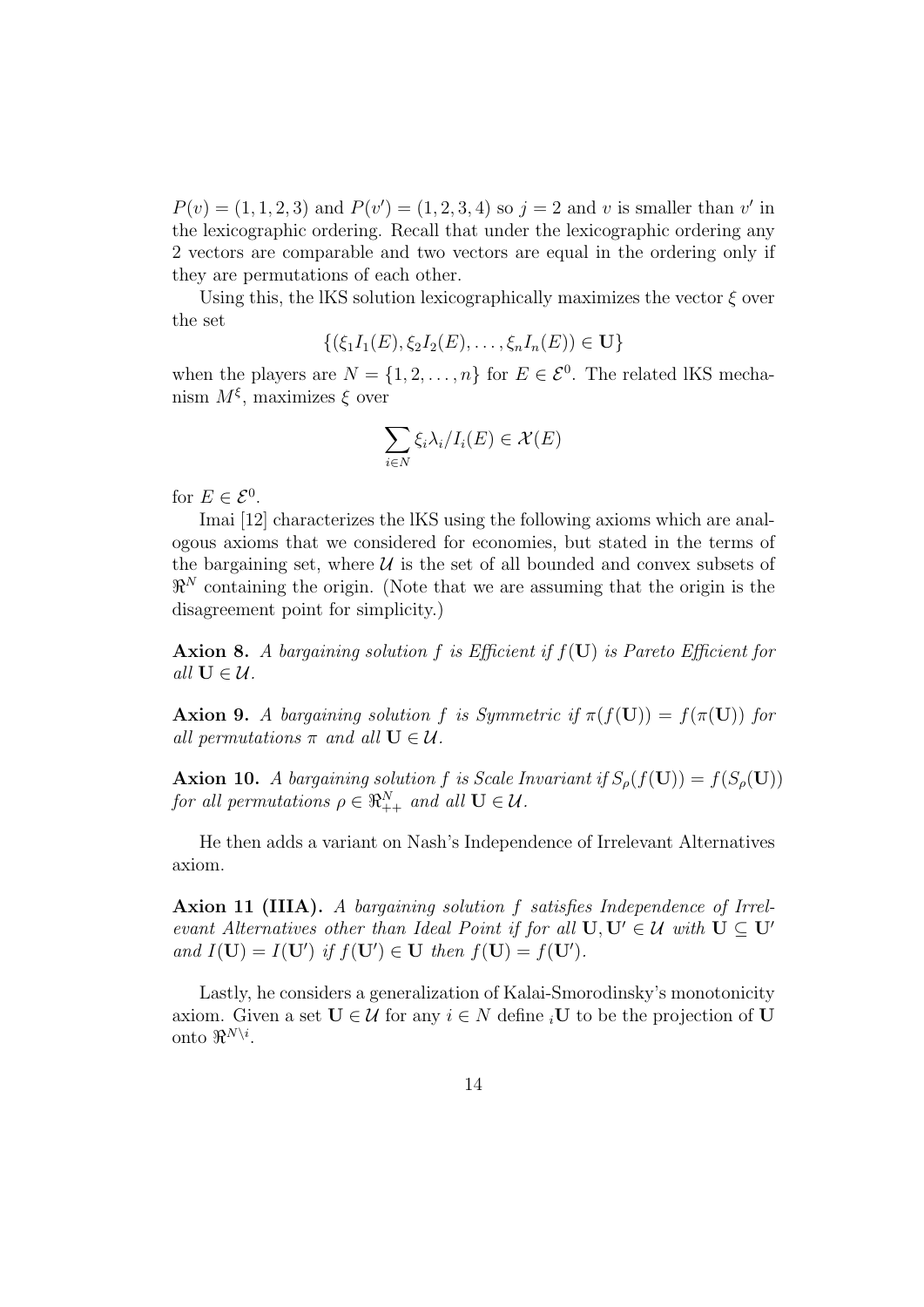**Axion 12 (IM).** *A bargaining solution f satisfies Individual Monotonicity* if for all players  $i \in N$  and all  $U, U' \in \mathcal{U}$  with  $U \subseteq U'$  and  $_iU =_i U'$  then  $f_i(\mathbf{U}) \leq f_i(\mathbf{U}')$ .

He then proves his main result.

**Theorem 5 (Imai, 1983).** *The lKS solution is the unique bargaining solution satisfying Efficiency, Symmetry, Scale Invariance, IIIA and IM.*

As pointed out by Imai, this Individual Monotonicity axiom used in the characterization is flawed since the projection depends on the full bargaining set and not just the individually rational part of it. In particular, the proof uses IIIA to consider on bargaining sets which are fully comprehensive. This is somewhat unnatural and leads to problems when we restrict the class of bargaining sets in natural ways. For example as Imai states [12] "for the class of problems with individually rational agreement sets, our proof of the uniqueness of the solution does not apply." Essentially, in Imai's proof of the theorem, the projection requirement is only needed to rule out a few "degenerate" reductions  $U \subseteq U'$  of the type where we take the intersection of **U***′* with a hyperplane that has a normal vector with zero components.

To repair this, in our setting, one can consider only the individually rational part of the bargaining set,  $U_d$  and then modify the axiom as follows.

**Axion 13 (IRIM).** *A bargaining solution f satisfies Individually Rational Individual Monotonicity if for all players*  $i \in N$  *and all*  $\mathbf{U}, \mathbf{U}' \in \mathcal{U}$  *with*  $\mathbf{U} \subseteq \mathbf{U}'$  and  $_i\mathbf{U}_d =_i \mathbf{U}'_d$  then  $f_i(\mathbf{U}) \leq f_i(\mathbf{U}')$ .

This axiom is much more natural, but much more difficult to analyze. The characterization using this axiom has only been accomplished for  $|N| \leq 3$  by Chang and Liang [8].

**Theorem 6 (Chang and Liang, 1998).** *For |N| ≤* 3 *the lKS solution is the unique bargaining solution satisfying Efficiency, Symmetry, Scale Invariance, IIIA and IRIM.*

In general the multi-player generalization is still a conjecture.

**Conjecture 1 (Imai-Chang-Liang).** *The lKS solution is the unique bargaining solution satisfying Efficiency, Symmetry, Scale Invariance, IIIA and IRIM.*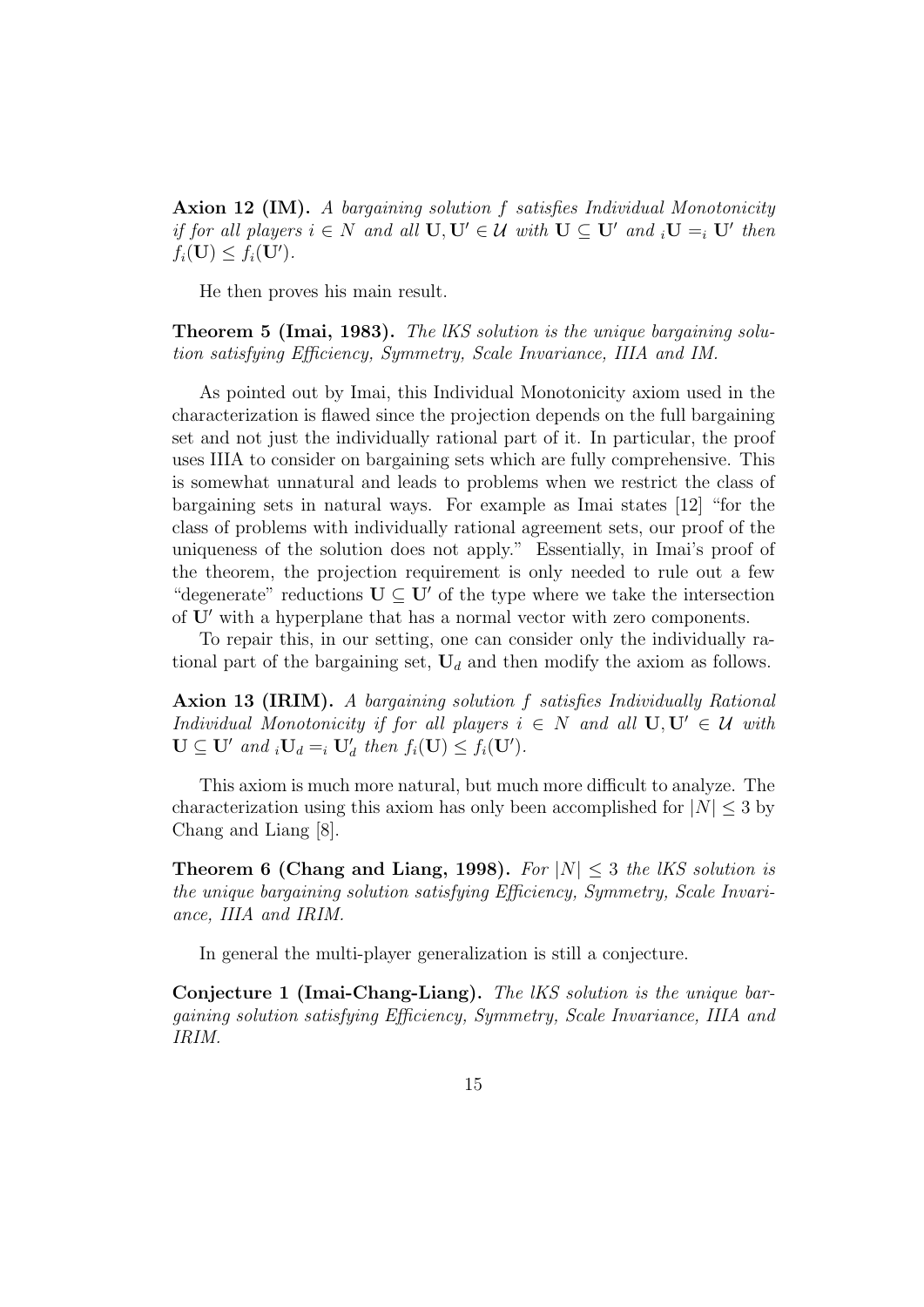We now show that the proof of this conjecture would provide an interesting strategic characterization of the lKS mechanism.

**Theorem 7.** For  $|N| \leq 3$  *a mechanism*  $M \in M$  *on*  $E \in \mathcal{E}^0$  *satisfies, Symmetry, Efficiency, IIIA, Strategyproofness and Induces a Bargaining Solution if and only if it induces the lKS Solution. If the Imai-Chang-Liang conjecture is true then this characterization holds for all N.*

Proof: To show the equivalence of this theorem to the theorem of Chang and Liang, and the conjecture, we need to show that these axioms imply Scale Invariance and IRIM. The first is simple as our analysis in the proof of Theorem 1 shows that strategyproofness implies Scale Invariance. We need to show that it also implies IRIM.

In fact, as a close examination of Imai's proof shows, we only need a weaker version of the IRIM axiom. The axiom, as written, considers any two subsets  $U, U' \in \mathcal{U}$  which satisfy  $U \subseteq U'$  and  $_iU_d =_i U'_d$ ; however, all that is required for Imai's proof are sets of the form  $U, U' \in \mathcal{U}$  which satisfy  $\mathbf{U} = \mathbf{U}' \cap H(p)$  where  $H(p)$  is a half-space, i.e.  $H(p) = \{x \in \mathbb{R}^N \mid p \cdot x \leq 1\}.$ 

Consider an economy  $E \in \mathcal{E}^0$  which generates  $\mathbf{U}(E)$  and an agent  $\hat{i} \in N$ . Suppose that *p* generates a half space and let  $\mathbf{U} = \mathbf{U}' \cap H(p)$  such that  $\partial_i U_d = \partial_i U'_d$ . Now there exists some  $\epsilon > 0$  which is sufficiently small such that if we define p' by  $p'_{-\hat{i}} = p_{-\hat{i}}$  and  $p_{\hat{i}} = \epsilon$  then  $\mathbf{U}' \cap H(p') = \mathbf{U}'$ . So by the IBS assumption we can add a new good *j* and set  $\lambda_{ij} = p_i$  for all  $i \in n$  to get a new economy  $E' \in \mathcal{E}$  such that  $M(E) = M(E')$ . Now, consider the deviation by  $\hat{i}$  where she pretends that  $\lambda'_{\hat{i}j} = p_{\hat{i}}$  to get the economy  $\hat{E} \in \mathcal{E}$ . Since this deviation can not be profitable by strategyproofness this must imply that

$$
u(M(\hat{E}_{\hat{i}}),\lambda'_{\hat{i}})\leq u(M(E_{\hat{i}}),\lambda_{\hat{i}})
$$

which also implies that

$$
u(M(\hat{E}_{\hat{i}}), \lambda_{\hat{i}}) \leq u(M(E_{\hat{i}}), \lambda_{\hat{i}})
$$

since  $\lambda_i$  and  $\lambda_i'$  only disagree on a single component. Thus the induces bargaining solution must satisfy IRIM completing the proof.  $\Box$ 

Thus, there is a strong connection between strategyproofness and IRIM.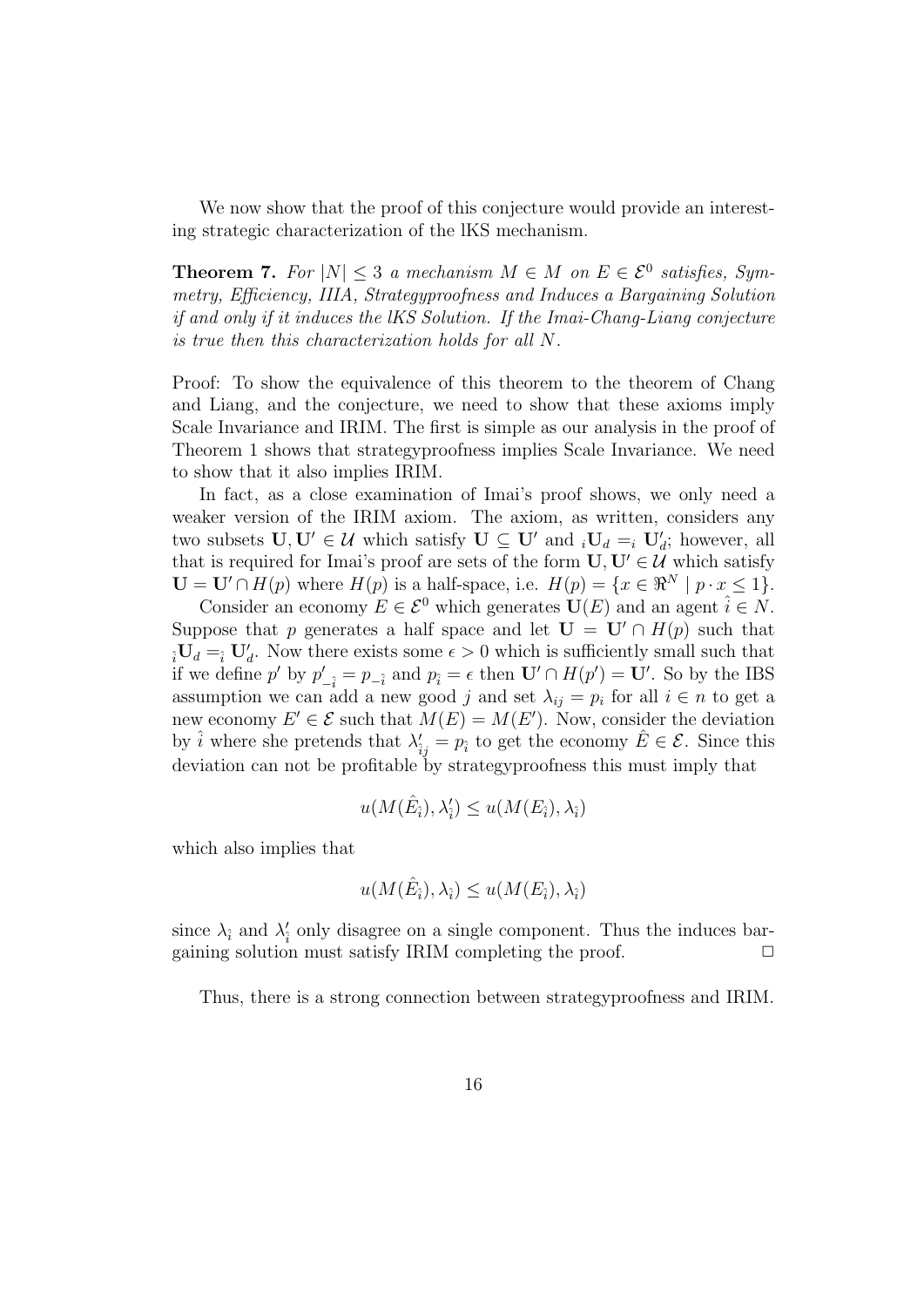#### **6. Conclusions**

We have shown several interesting connections between bargaining solutions and strategyproofness on the underlying economies. Our work suggests a variety of directions for further study, such as the extension to different classes of economies and variations on the underlying axiom. In addition, it suggests that one might be able to use insights from mechanism design to understand bargaining solutions. For example, it might be possible to prove the difficult Imai-Chang-Liang conjecture by a direct analysis on an underlying economy. Our work also provides a tool for the development of robust and non-manipulable algorithms for a variety of practical problems arising in data centers and cloud computing.

*Acknowledgment.* We would like to thank Herve Moulin, William Thomson and seminar participants at Berkeley, Stanford and USC for helpful conversations and suggestions. This research has been supported in part by the NSF under grant CDI-0835706.

#### **References**

- [1] T. Anant and B. Mukherji Kaushik. Bargaining without convexity: Generalizing the Kalai-Smorodinsky solution. *Economics Letters*, 33(2):115– 119, 1990.
- [2] N. Anbarci. Noncooperative foundations of the area monotonic solution. *The Quarterly Journal of Economics*, 108(1):245–258, 1993.
- [3] M. Armbrust, A. Fox, R. Griffith, A.D. Joseph, R.H. Katz, A. Konwinski, G. Lee, D.A. Patterson, A. Rabkin, I. Stoica, et al. Above the clouds: A berkeley view of cloud computing. *EECS Department, University of California, Berkeley, Tech. Rep. UCB/EECS-2009-28*, 2009.
- [4] S. Barbera and M.O. Jackson. Strategy-proof exchange. *Econometrica: Journal of the Econometric Society*, 63(1):51–87, 1995.
- [5] K. Binmore. Nash Bargaining Theory II. *STICERD-Theoretical Economics Paper Series*, 1980.
- [6] K. Binmore. Nash bargaining theory III. In K. Binmore and P. Dasgupta, editors, *Economics of Bargaining*. Cambridge University Press, Cambridge, 1987.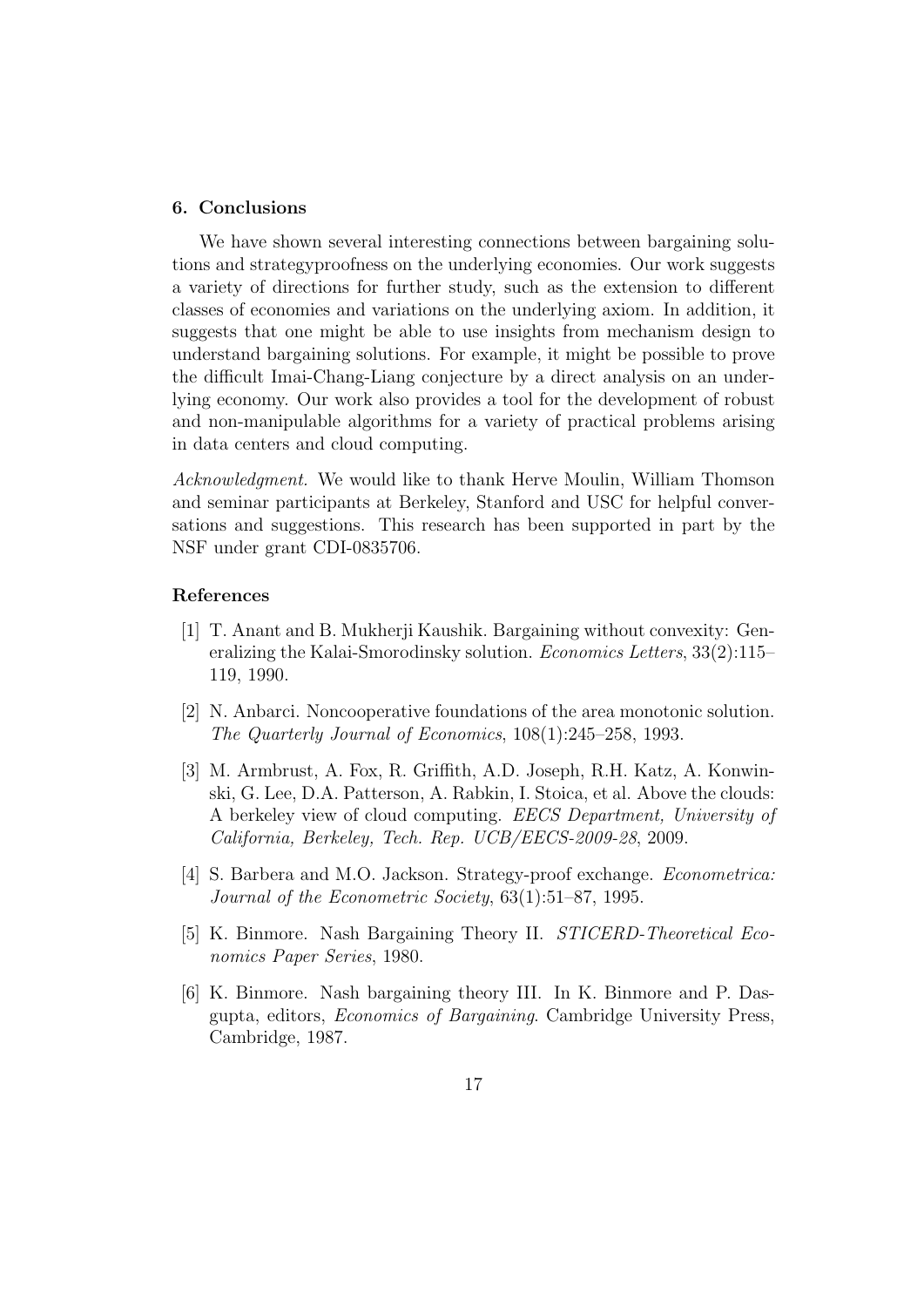- [7] W. Bossert and G. Tan. A Strategic Justification of the Egalitarian Bargaining Solution. *UBC Departmental Archives*, 1992.
- [8] Chih Chang and Meng-Yu Liang. A characterization of the lexicographic Kalai-Smorodinsky solution for n=3. *Mathematical Social Sciences*, 35(3):307–319, May 1998.
- [9] John P. Conley and Simon Wilkie. The bargaining problem without convexity : Extending the egalitarian and kalai-smorodinsky solutions. *Economics Letters*, 36(4):365 – 369, 1991.
- [10] A. Ghodsi, M. Zaharia, B. Hindman, A. Konwinski, S. Shenker, and I. Stoica. Dominant resource fairness: fair allocation of multiple resource types. In *Proceedings of the 8th USENIX conference on Networked systems design and implementation*, pages 24–24. USENIX Association, 2011.
- [11] B. Hindman, A. Konwinski, M. Zaharia, A. Ghodsi, A.D. Joseph, R.H. Katz, S. Shenker, and I. Stoica. Mesos: A platform for fine-grained resource sharing in the data center. In *Proceedings of NSDI*, 2011.
- [12] H. Imai. Individual monotonicity and lexicographic maxmin solution. *Econometrica: Journal of the Econometric Society*, 51(2):389–401, 1983.
- [13] E. Kalai and M. Smorodinsky. Other solutions to Nash's bargaining problem. *Econometrica: Journal of the Econometric Society*, 43(3):513– 518, 1975.
- [14] J. Li and J. Xue. Egalitarian fair division under leontief preferences. mimeo, 2011.
- [15] H. Moulin. Dominance solvability and Cournot stability. *Mathematical Social Sciences*, 7:83–102, 1984.
- [16] A. Nicolo. Efficiency and truthfulness with Leontief preferences. A note on two-agent, two-good economies. *Review of Economic Design*, 8(4):373–382, 2004.
- [17] E.A. Pazner and D. Schmeidler. Egalitarian equivalent allocations: A new concept of economic equity. *The Quarterly Journal of Economics*, 92(4):671, 1978.